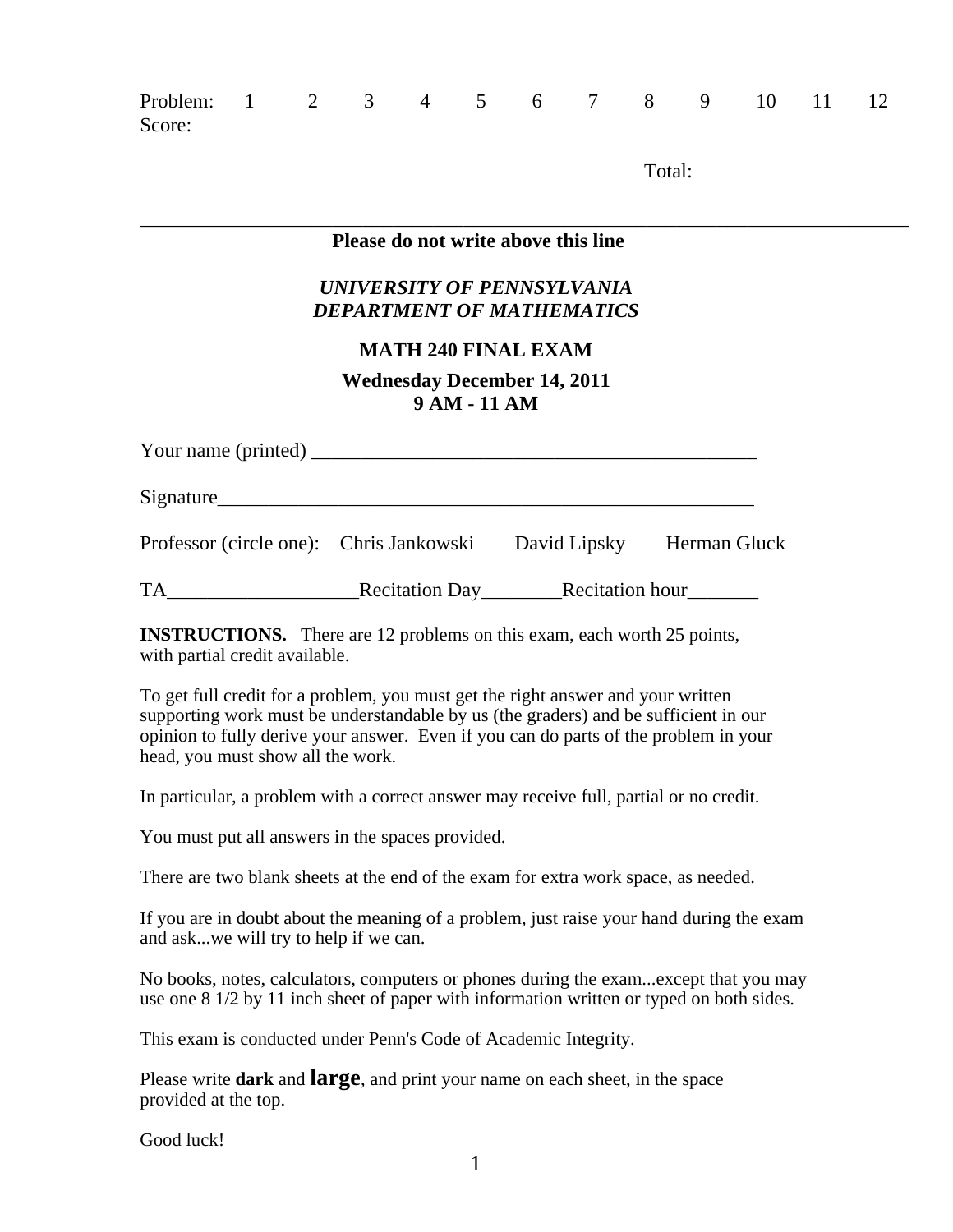**Problem 1.** Solve the given system or show that no solution exists:

 $x + 2y = 1$  $3x + 2y + 4z = 7$  $-2x + y - 2z = -1$ 

**Answer.**  $x =$  \_\_\_\_\_\_,  $y =$  \_\_\_\_\_,  $z =$  \_\_\_\_\_.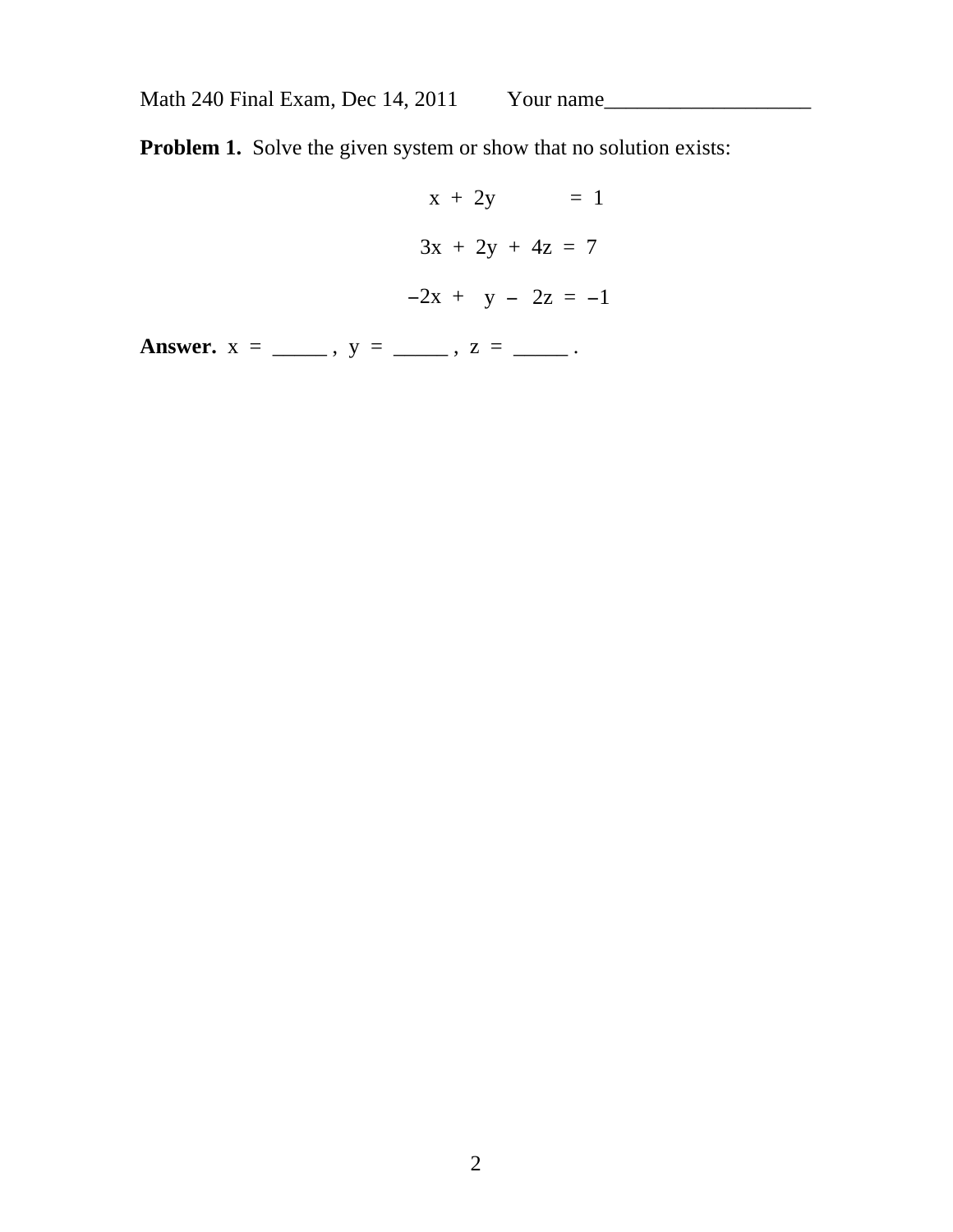**Problem 2.** Suppose that A is a  $3 \times 3$  matrix with eigenvalues  $\lambda_1 = -1$ ,  $\lambda_2 = 0$  and  $\lambda_3 = 1$ , and corresponding eigenvectors

$$
\mathbf{v}_1 = \begin{pmatrix} 1 \\ 0 \\ 2 \end{pmatrix} \qquad \mathbf{v}_2 = \begin{pmatrix} -1 \\ 1 \\ 0 \end{pmatrix} \qquad \mathbf{v}_3 = \begin{pmatrix} 0 \\ 0 \\ 1 \end{pmatrix}
$$

(a) Find the matrix A . (b) Find the matrix  $A^{20}$ .

**Answer.** A = \_\_\_\_\_\_\_\_\_\_\_\_\_\_\_\_\_\_\_\_ A<sup>20</sup> = \_\_\_\_\_\_\_\_\_\_\_\_\_\_\_\_\_\_\_\_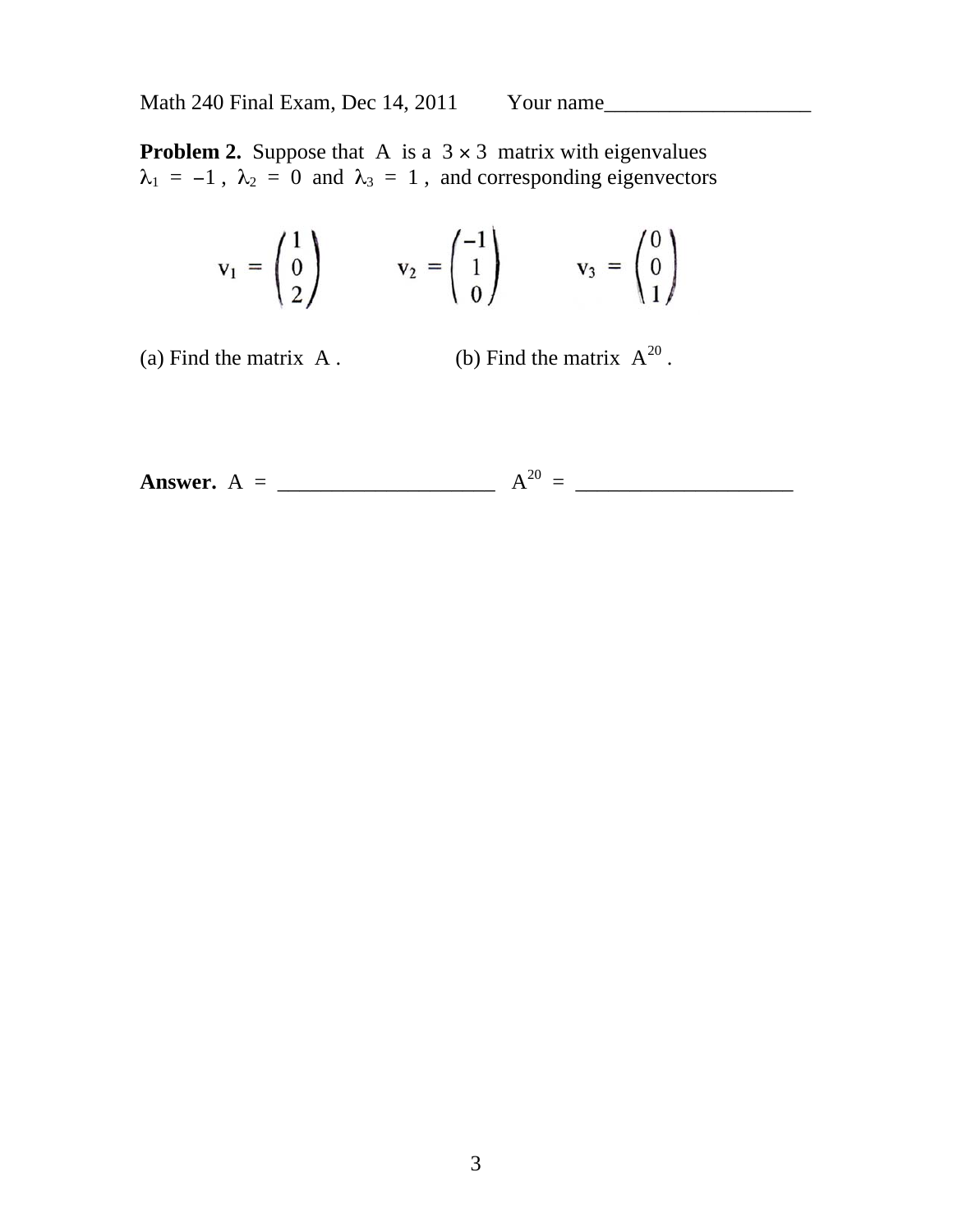### **Problem 3.**

For each of the following, answer TRUE or FALSE. If the statement is false in even a single instance, then the answer is FALSE. There is no need to justify your answers to this problem.

(a) If A is an invertible  $4 \times 4$  matrix, then  $(A<sup>T</sup>)<sup>-1</sup> = (A<sup>-1</sup>)<sup>T</sup>$ , where  $A<sup>T</sup>$  denotes the transpose of A.

(b) If A and B are  $3 \times 3$  matrices with rank(A) = rank(B) = 2, then rank $(AB) = 2$ .

(c) If A and B are invertible  $3 \times 3$  matrices, then  $A + B$  is invertible.

(d) If A is an  $n \times n$  matrix with rank less than n, then for any vector **b**, the equation  $A x = b$  has an infinite number of solutions.

(e) If A is an invertible  $3 \times 3$  matrix and  $\lambda$  is an eigenvalue of A, then  $1/\lambda$  is an eigenvalue of  $A^{-1}$ .

#### **Answers (Please circle one in each case).**

**(a) True / False (b) True / False (c) True / False (d) True / False (e) True / False**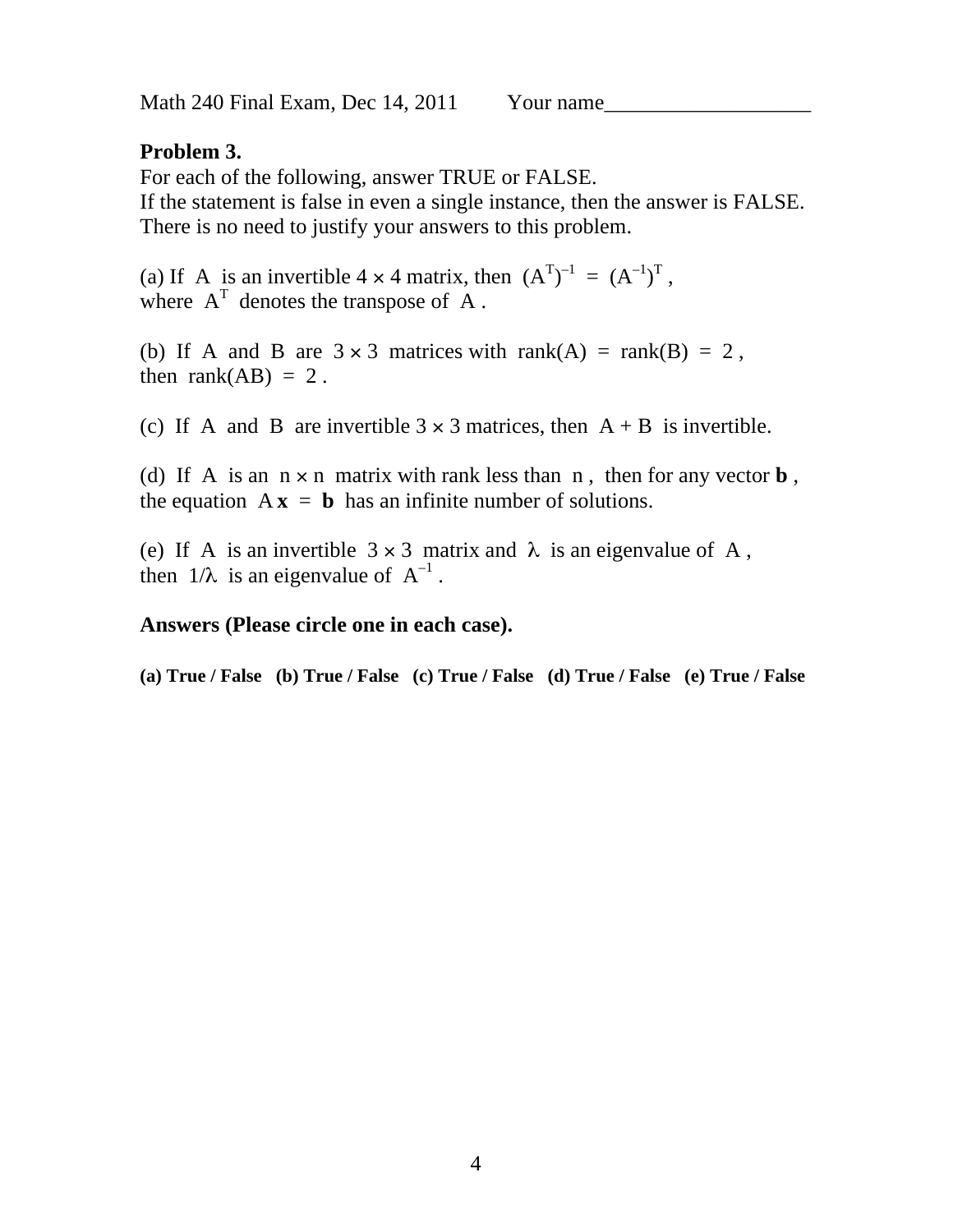**Problem 4.** Diagonalize the matrix  $A =$ 

$$
\begin{pmatrix} 1 & 0 & 2 \\ 0 & 1 & 0 \\ 2 & 0 & 1 \end{pmatrix} ,
$$

by finding the eigenvalues of A listed in increasing order, corresponding eigenvectors, a diagonal matrix D and a matrix P such that  $A = P D P^{-1}$ .

#### **You must put the following answers in the designated spaces:**

(1) Eigenvalues of A in increasing order:  $\frac{1}{\sqrt{1-\frac{1}{n}}}$ , and  $\frac{1}{\sqrt{1-\frac{1}{n}}}$ 

(2) Eigenvectors of A in order corresponding to eigenvalues above:

 $\frac{1}{\sqrt{2\pi}}$  ,  $\frac{1}{\sqrt{2\pi}}$  and  $\frac{1}{\sqrt{2\pi}}$ .

(3) Diagonal matrix  $D =$ 

(4) Matrix  $P =$ 

\_\_\_\_\_\_\_\_\_\_\_\_\_\_\_\_\_\_\_\_\_\_\_\_\_\_\_\_\_\_\_\_\_\_\_\_\_\_\_\_\_\_\_\_\_\_\_\_\_\_\_\_\_\_\_\_\_\_\_\_\_\_\_\_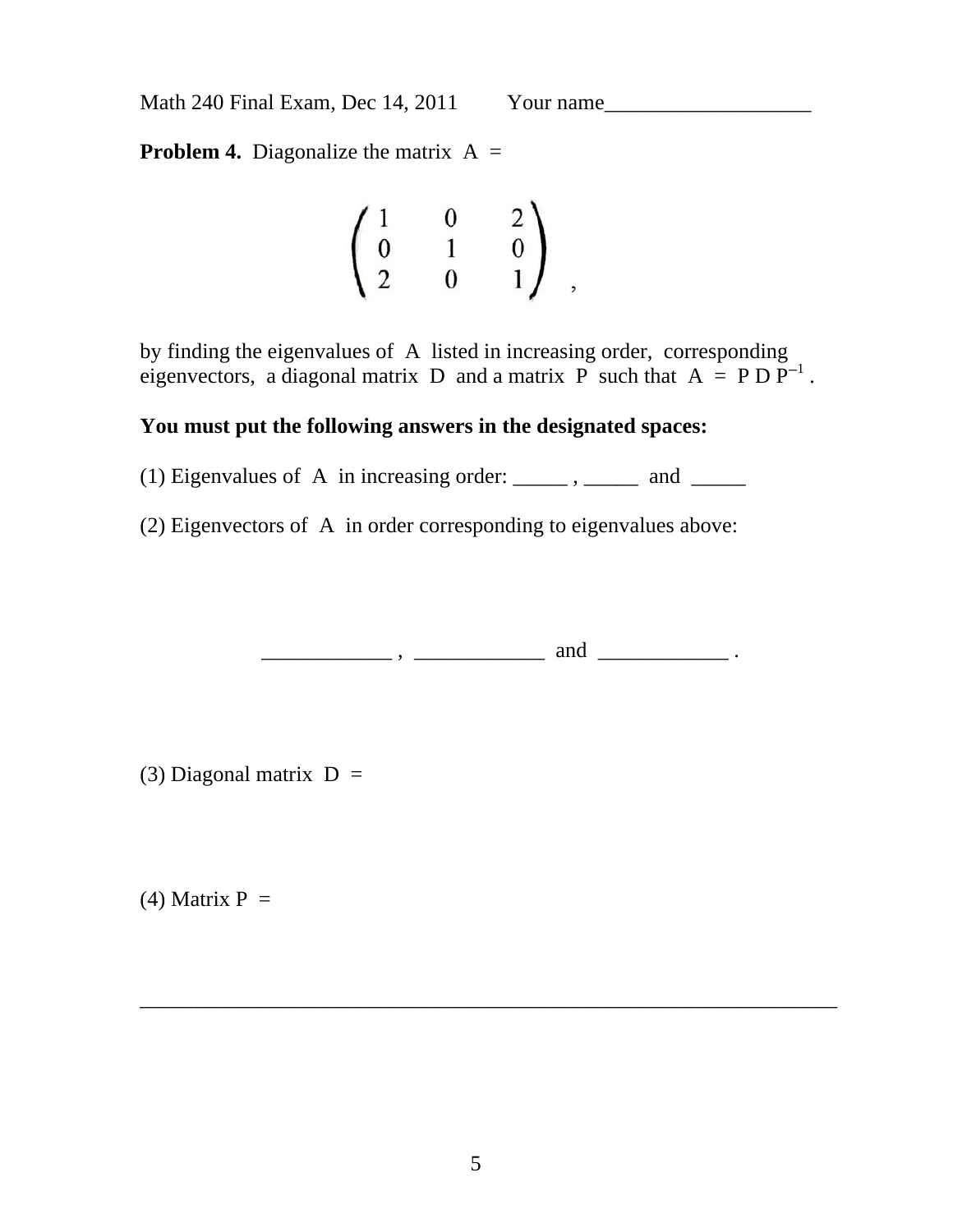Math 240 Final Exam, Dec 14, 2011 Your name\_\_\_\_\_\_\_\_\_\_\_\_\_\_\_\_\_\_\_

**Extra page for Problem 4.**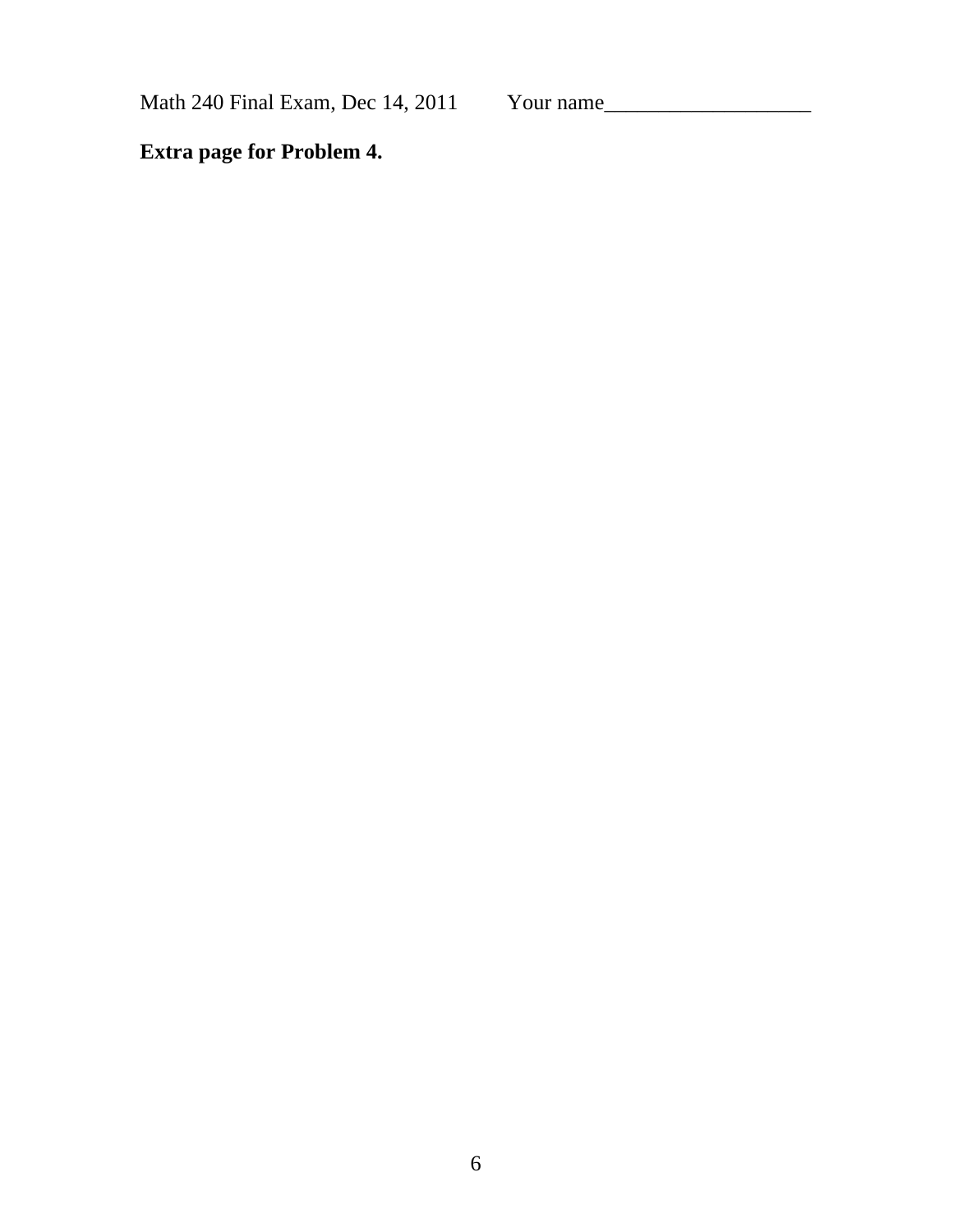**Problem 5.** Find the value of the line integral

I =  $\int_C$  (3πx<sup>2</sup>y + ye<sup>x</sup>) dx + (πx + πx<sup>3</sup> + e<sup>x</sup>) dy

where C is the curve parametrized by  $x = \sin t$ ,  $y = t$ for  $0 \le t \le \pi$ , and oriented in the direction of increasing t.

**Answer.** I = \_\_\_\_\_\_\_\_\_\_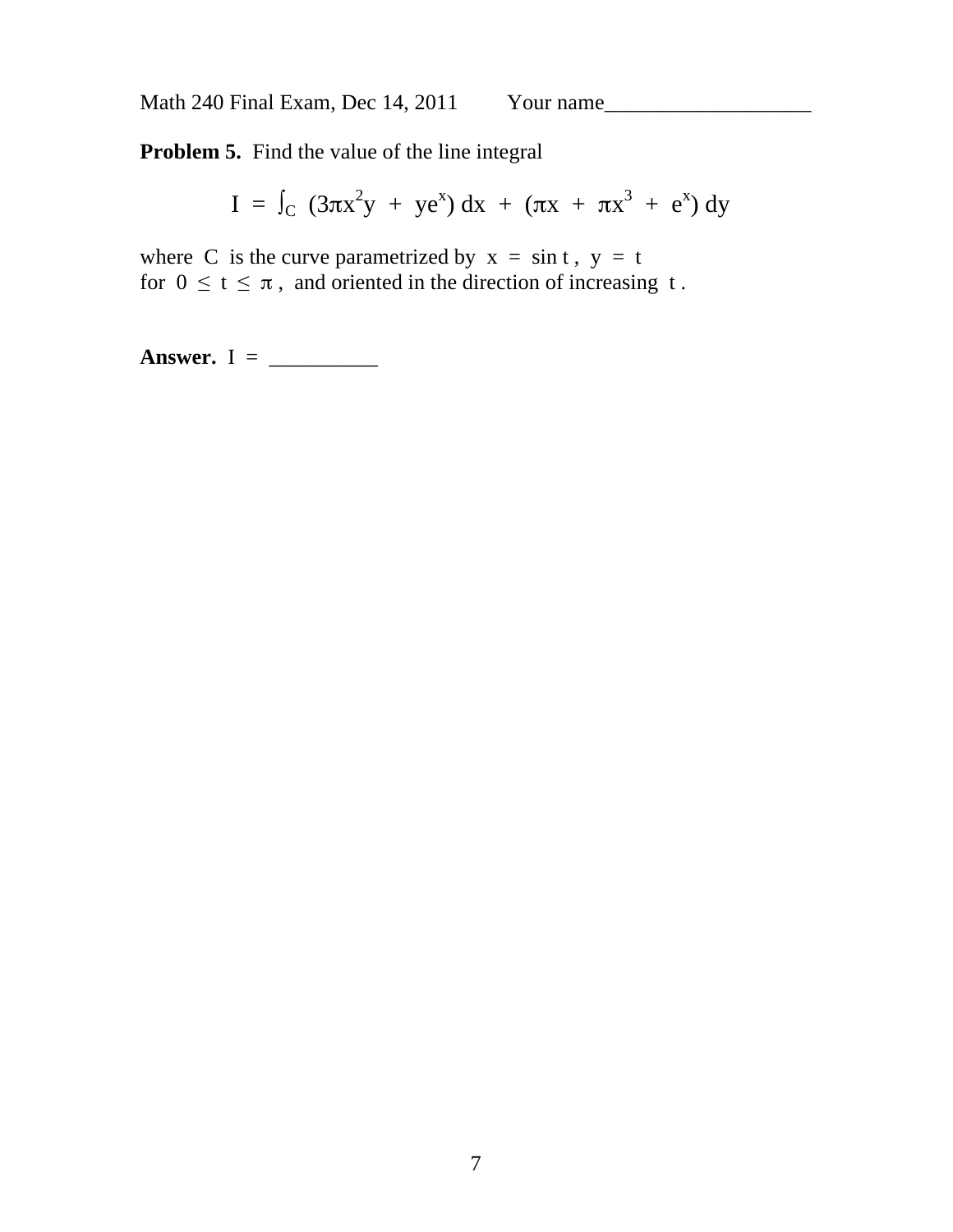**Problem 6.** Let S be the square with vertices

 $(1, 0, 0)$ ,  $(0, 1, 0)$ ,  $(0, 1, \sqrt{2})$ ,  $(1, 0, \sqrt{2})$ ,

and let C be the boundary of S , traversed in this order of vertices.

Let W be the vector field  $W = z \mathbf{i} + x \mathbf{j} + y \mathbf{k}$ .

Find the value of the integral  $I = \int_C W \cdot d\mathbf{r} = \int_C z dx + x dy + y dz$ .

**Answer.**  $I = \_$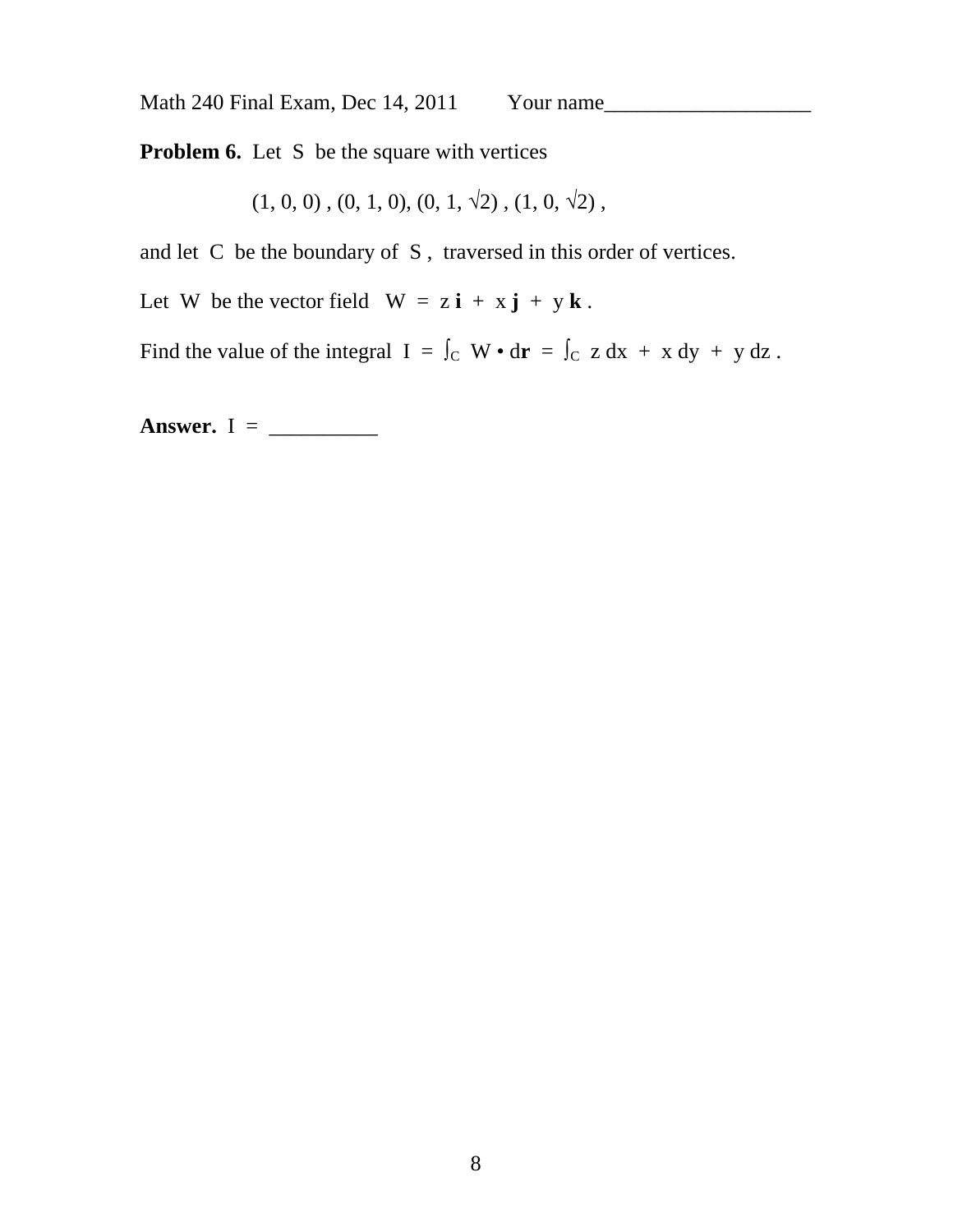**Problem 7.** Evaluate

$$
I = \int_C y (x^2 + y^2)^{-1} dx - x (x^2 + y^2)^{-1} dy
$$

where C is the boundary of the square with vertices at  $(2, -2), (2, 2), (-2, 2)$  and  $(-2, -2)$ , traversed counterclockwise.

**Answer.** I = \_\_\_\_\_\_\_\_\_\_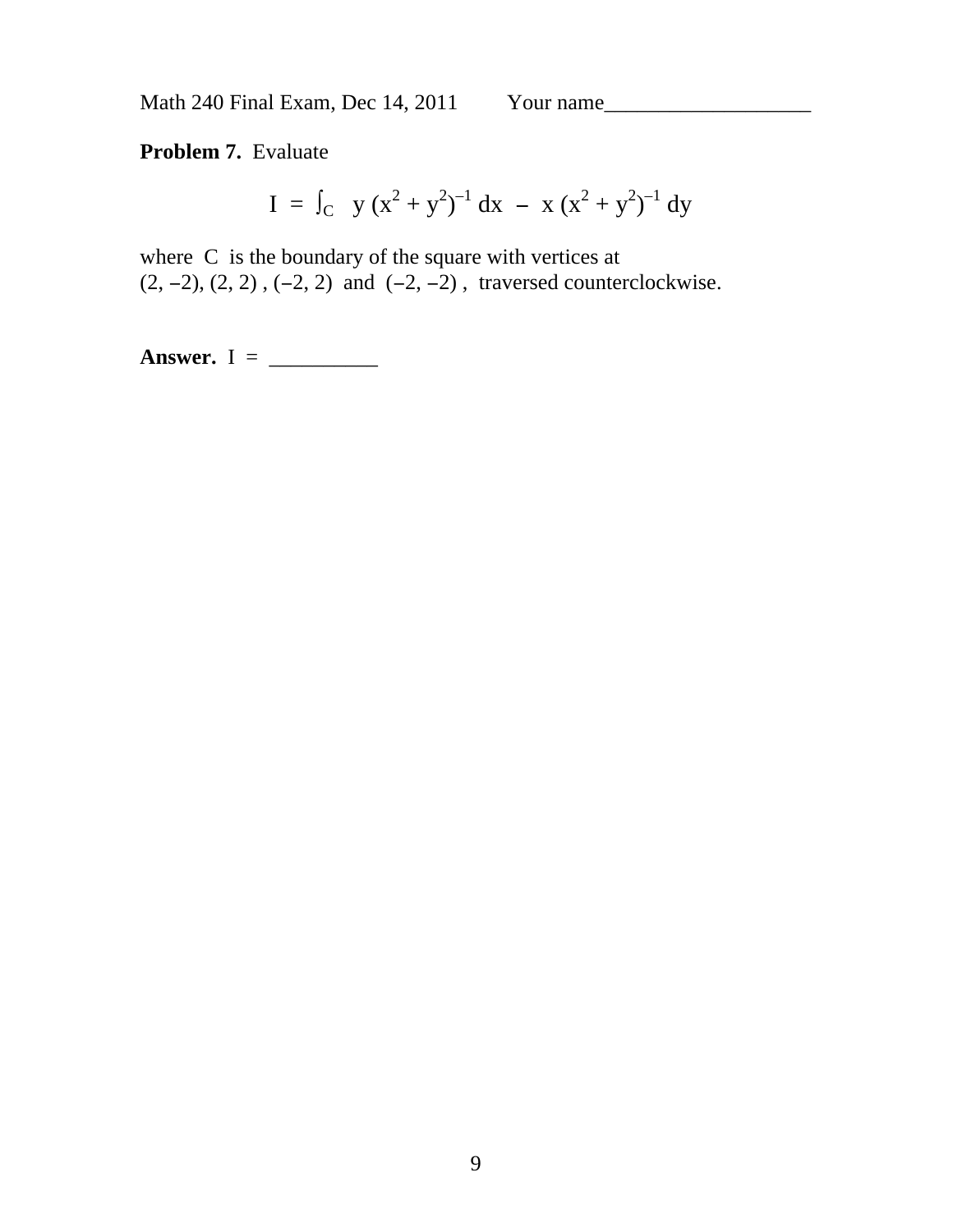**Problem 8.** Consider the vector field

$$
W = x3y2 i - x2y3 j + (1 + z) k.
$$

Find the outward flux of W through the portion S of the paraboloid  $z = 4 - x^2 - y^2$  which lies above the xy-plane.

**Answer.** Outward flux of W through S = \_\_\_\_\_\_\_\_\_\_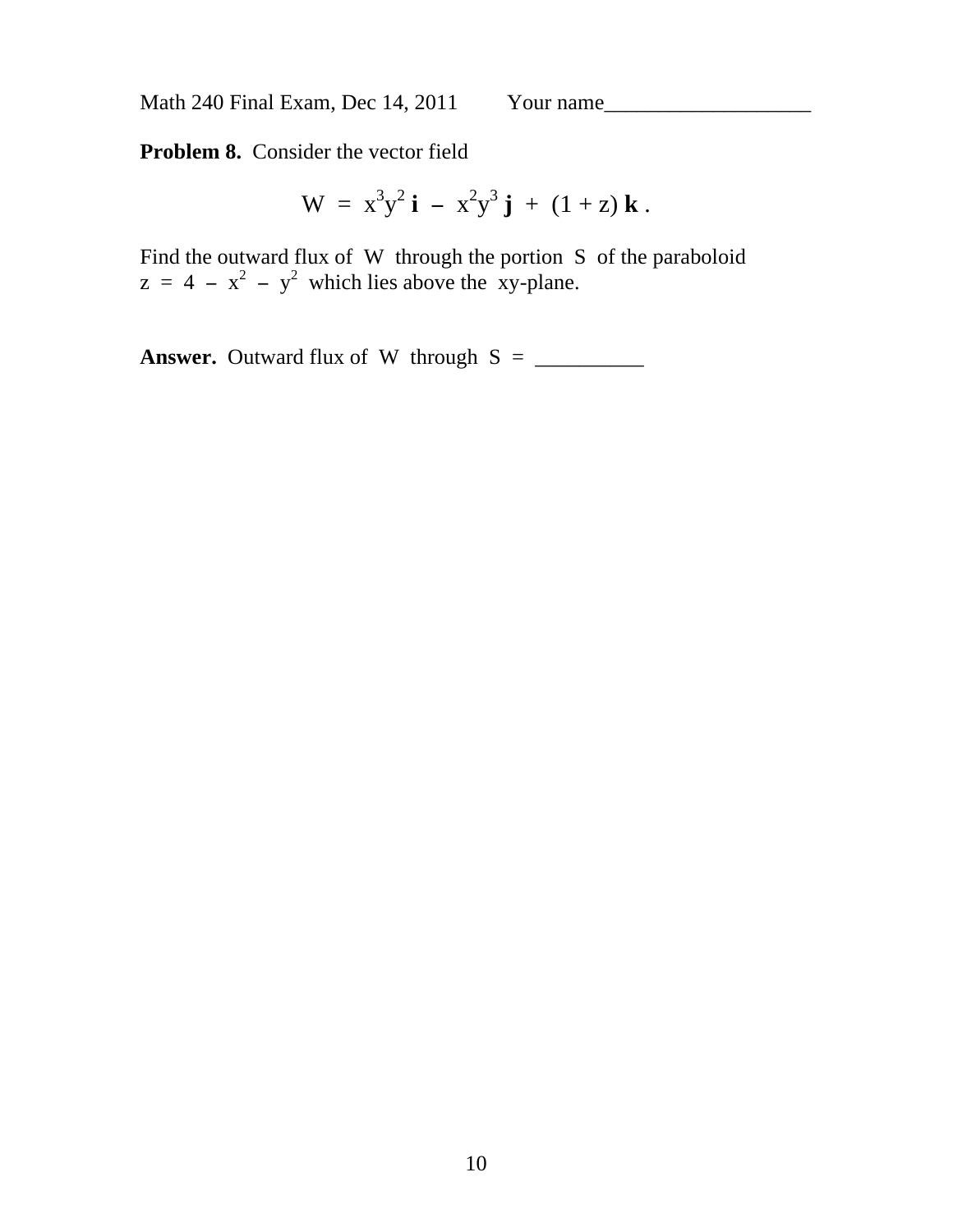**Problem 9.** Solve the differential equation

$$
x^2 y'' - x y' - 15 y = 0
$$

for the unknown function  $y(x)$ , subject to the initial conditions  $y(1) = 3$  and  $y'(1) = 7$ .

**Answer.** y(x) = \_\_\_\_\_\_\_\_\_\_\_\_\_\_\_\_\_\_\_\_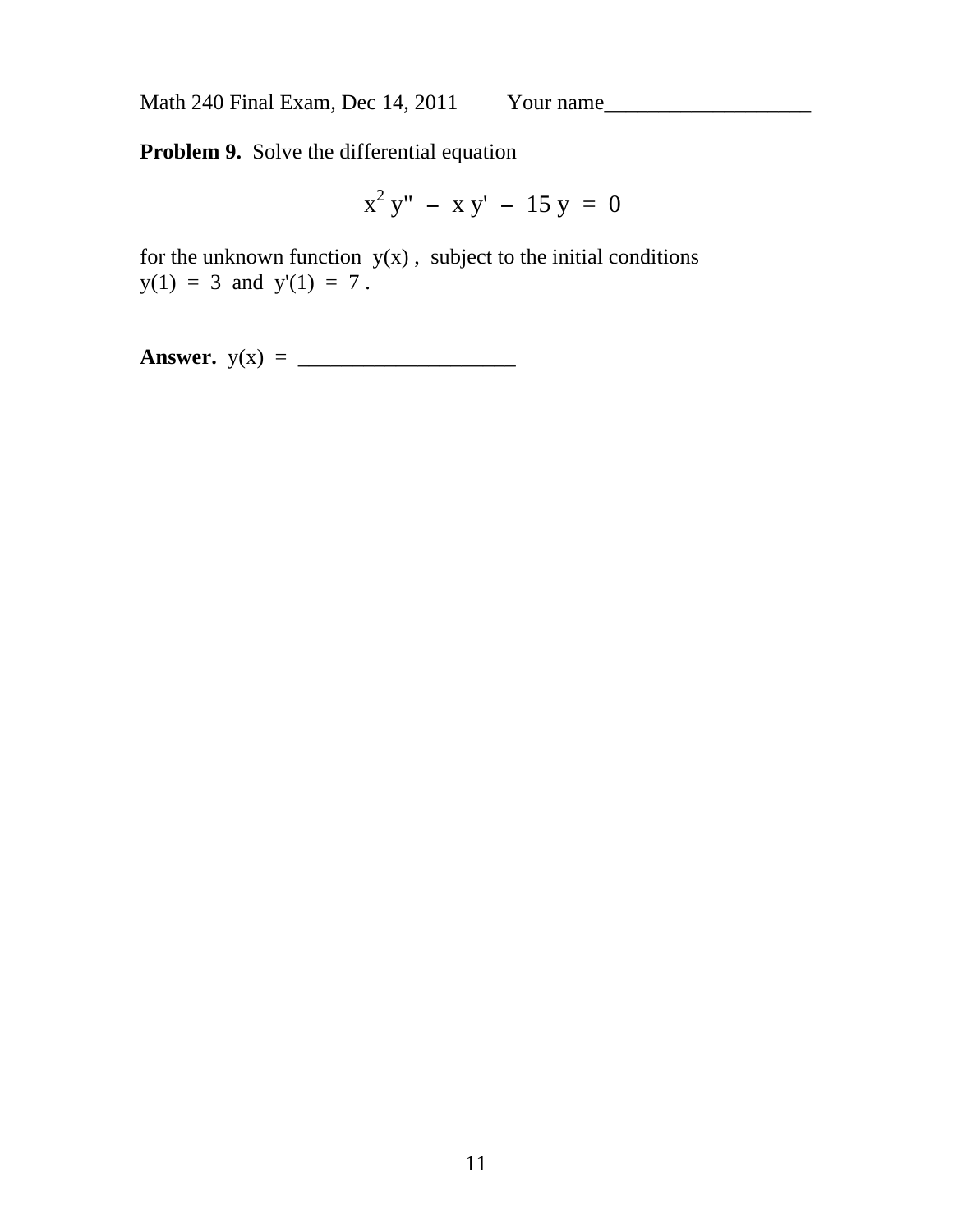**Problem 10.** Find the general solution  $y(x)$  to the nonhomogeneous equation

$$
y'' + y' - 6y = 10 e^{2x}.
$$

**Answer.** y(x) = \_\_\_\_\_\_\_\_\_\_\_\_\_\_\_\_\_\_\_\_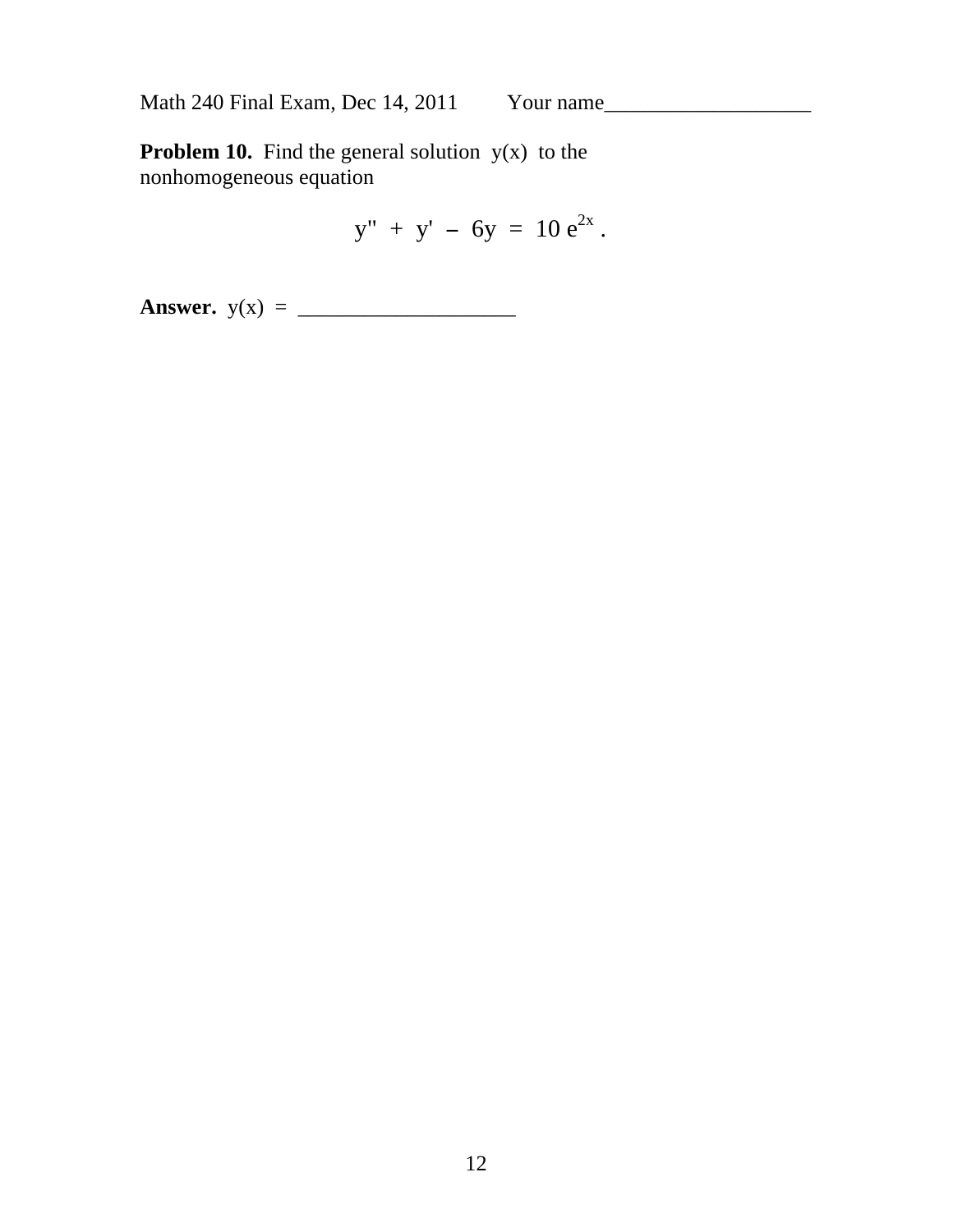**Problem 11.** Solve the system of differential equations

$$
dx/dt = 2x + y
$$

$$
dy/dt = x + 2y
$$

for unknown functions  $x(t)$  and  $y(t)$ , subject to the initial conditions  $x(0) = 1$  and  $y(0) = 5$ .

**Answer.** x(t) = \_\_\_\_\_\_\_\_\_\_\_\_\_\_\_\_\_ and y(t) = \_\_\_\_\_\_\_\_\_\_\_\_\_\_\_\_\_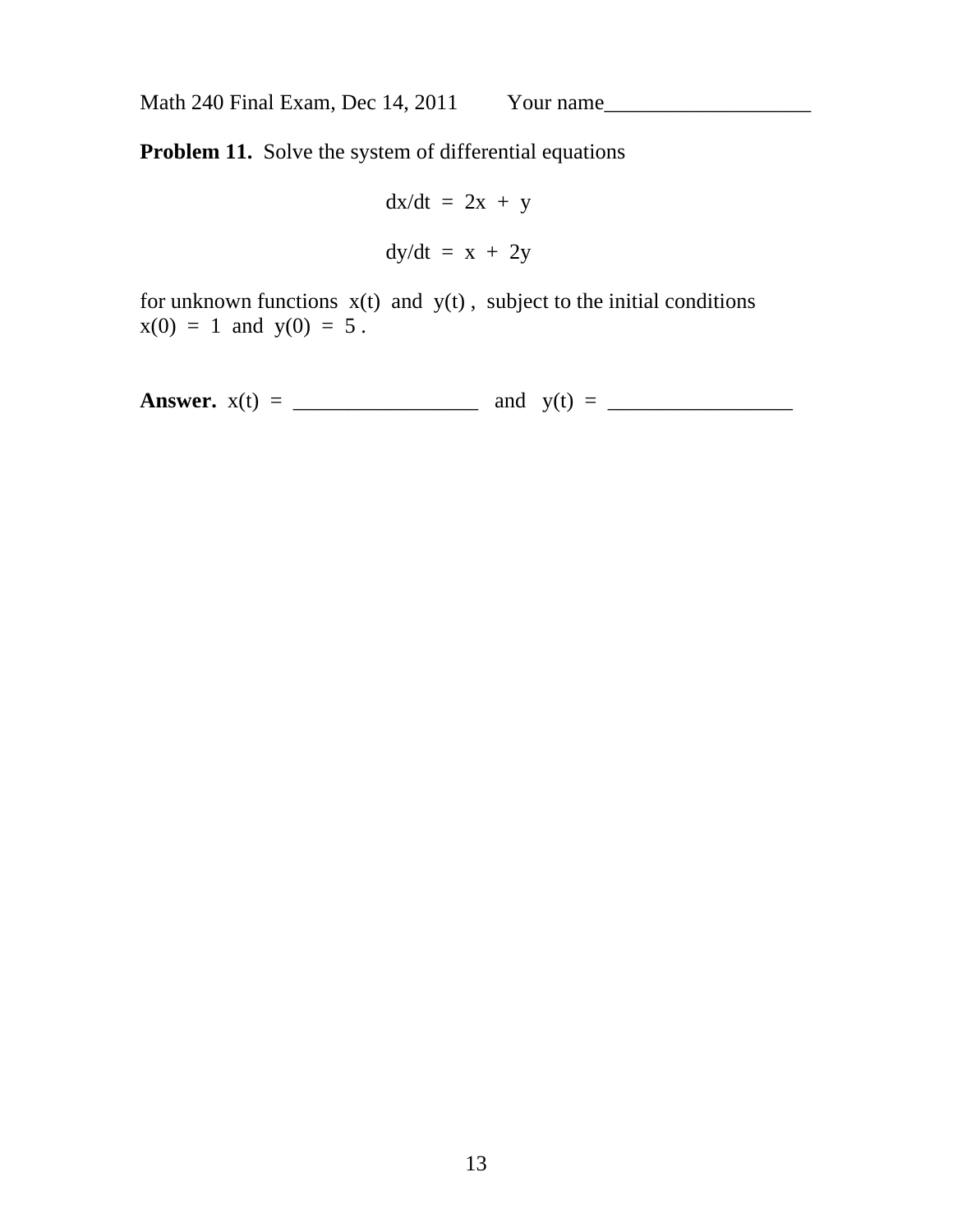**Problem 12.** Suppose a solution of the nonhomogeneous differential equation

$$
y'' + y' - 2 x y = e^x
$$

has the form  $y(x) = c_0 + c_1 x + c_2 x^2 + c_3 x^3 + c_4 x^4 + ...$ 

If  $c_0 = 1$  and  $c_1 = -1$ , what is  $c_4$ ?

**Reminder.** The power series for  $e^x$  is

$$
e^x = 1 + x + x^2/2! + x^3/3! + ... + x^n/n! + ...
$$

**Answer.** c4 = \_\_\_\_\_\_\_\_\_\_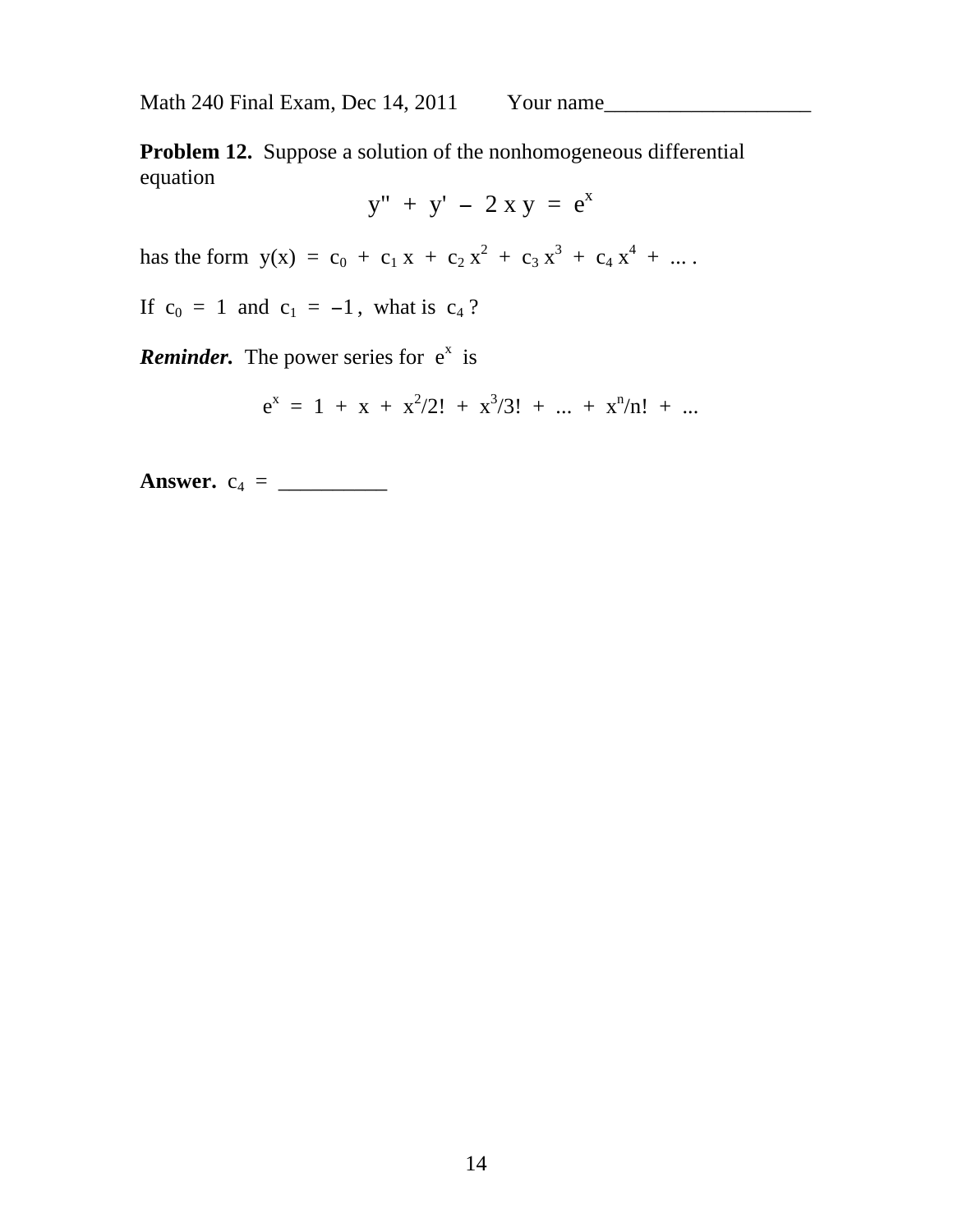## **Extra space for your work.**

Please put the problem number here, and refer forward to this page 15 on the original problem page.